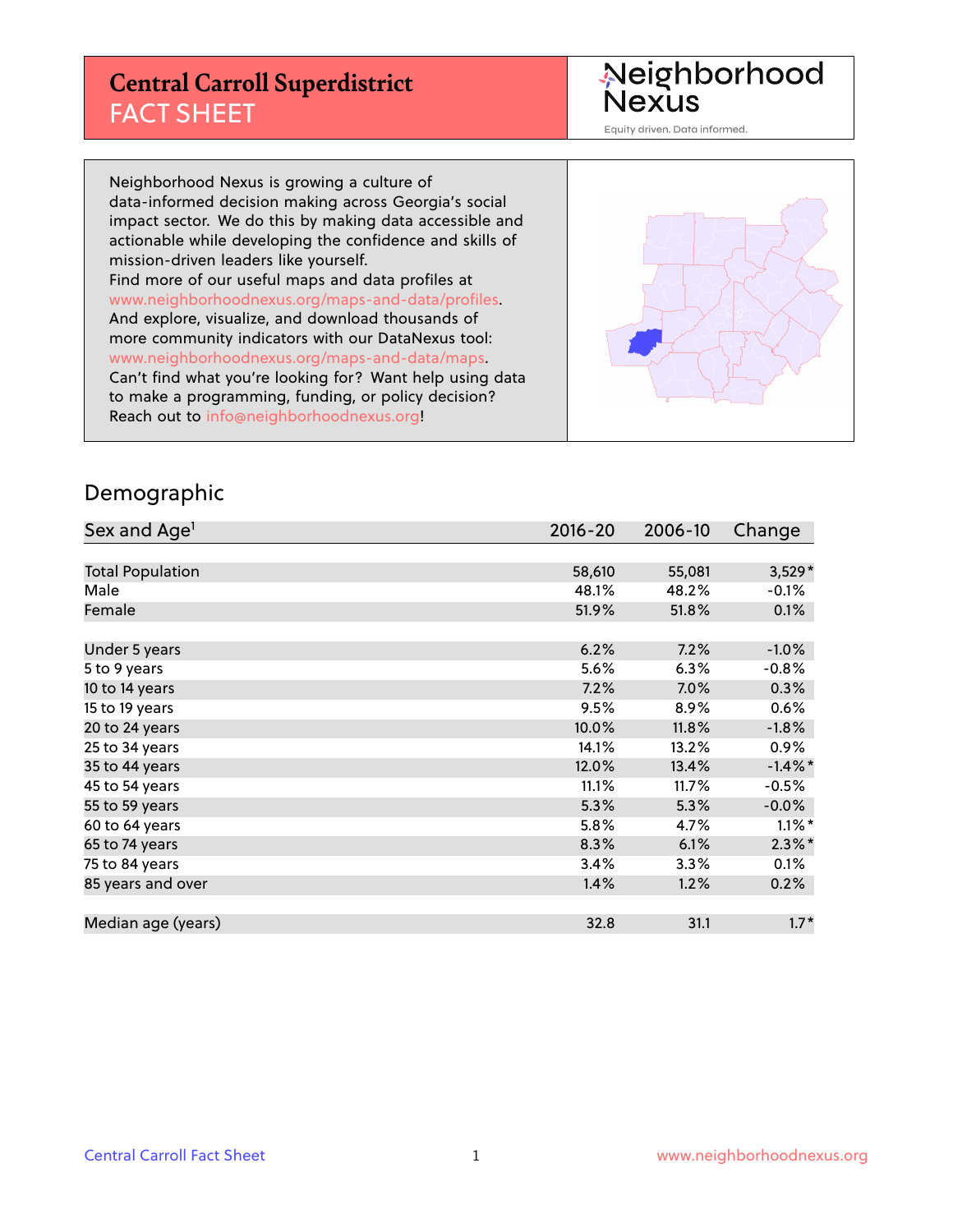# Demographic, continued...

| Race <sup>2</sup>                                            | $2016 - 20$ | 2006-10 | Change     |
|--------------------------------------------------------------|-------------|---------|------------|
| <b>Total population</b>                                      | 58,610      | 55,081  | $3,529*$   |
| One race                                                     | 97.1%       | 98.0%   | $-0.9\%$ * |
| White                                                        | 69.9%       | 71.5%   | $-1.7%$    |
| <b>Black or African American</b>                             | 22.1%       | 23.0%   | $-0.9%$    |
| American Indian and Alaska Native                            | 1.2%        | 0.0%    | $1.1\%$ *  |
| Asian                                                        | 0.7%        | 0.9%    | $-0.2%$    |
| Native Hawaiian and Other Pacific Islander                   | 0.1%        | 0.0%    | 0.1%       |
| Some other race                                              | 3.2%        | 2.6%    | 0.6%       |
| Two or more races                                            | 2.9%        | 2.0%    | 0.9%       |
|                                                              |             |         |            |
| Race alone or in combination with other race(s) <sup>3</sup> | $2016 - 20$ | 2006-10 | Change     |
| <b>Total population</b>                                      | 58,610      | 55,081  | $3,529*$   |
| White                                                        | 72.5%       | 73.0%   | $-0.5%$    |
| <b>Black or African American</b>                             | 23.0%       | 24.4%   | $-1.4%$    |
| American Indian and Alaska Native                            | 1.4%        | 0.7%    | 0.7%       |
| Asian                                                        | 1.1%        | 1.2%    | $-0.1%$    |
| Native Hawaiian and Other Pacific Islander                   | 0.3%        | 0.0%    | 0.3%       |
| Some other race                                              | 4.6%        | 2.8%    | $1.7\%$ *  |
| Hispanic or Latino and Race <sup>4</sup>                     | $2016 - 20$ | 2006-10 | Change     |
|                                                              |             |         |            |
| <b>Total population</b>                                      | 58,610      | 55,081  | $3,529*$   |
| Hispanic or Latino (of any race)                             | 9.1%        | 8.0%    | 1.1%       |
| Not Hispanic or Latino                                       | 90.9%       | 92.0%   | $-1.1%$    |
| White alone                                                  | 64.5%       | 66.3%   | $-1.8%$    |
| Black or African American alone                              | 22.0%       | 22.9%   | $-0.9%$    |
| American Indian and Alaska Native alone                      | 0.3%        | 0.0%    | 0.2%       |
| Asian alone                                                  | 0.7%        | 0.9%    | $-0.2%$    |
| Native Hawaiian and Other Pacific Islander alone             | 0.1%        | 0.0%    | 0.1%       |
| Some other race alone                                        | 1.8%        | 0.0%    | $1.7\%$ *  |
| Two or more races                                            | 1.6%        | 1.8%    | $-0.2%$    |
| U.S. Citizenship Status <sup>5</sup>                         | $2016 - 20$ | 2006-10 | Change     |
| Foreign-born population                                      | 3,112       | 3,712   | $-600$     |
| Naturalized U.S. citizen                                     | 17.3%       | 23.2%   | $-6.0%$    |
| Not a U.S. citizen                                           | 82.7%       | 76.8%   | 6.0%       |
|                                                              |             |         |            |
| Citizen, Voting Age Population <sup>6</sup>                  | $2016 - 20$ | 2006-10 | Change     |
| Citizen, 18 and over population                              | 42,723      | 38,775  | $3,948*$   |
| Male                                                         | 47.5%       | 47.3%   | 0.3%       |
| Female                                                       | 52.5%       | 52.7%   | $-0.3%$    |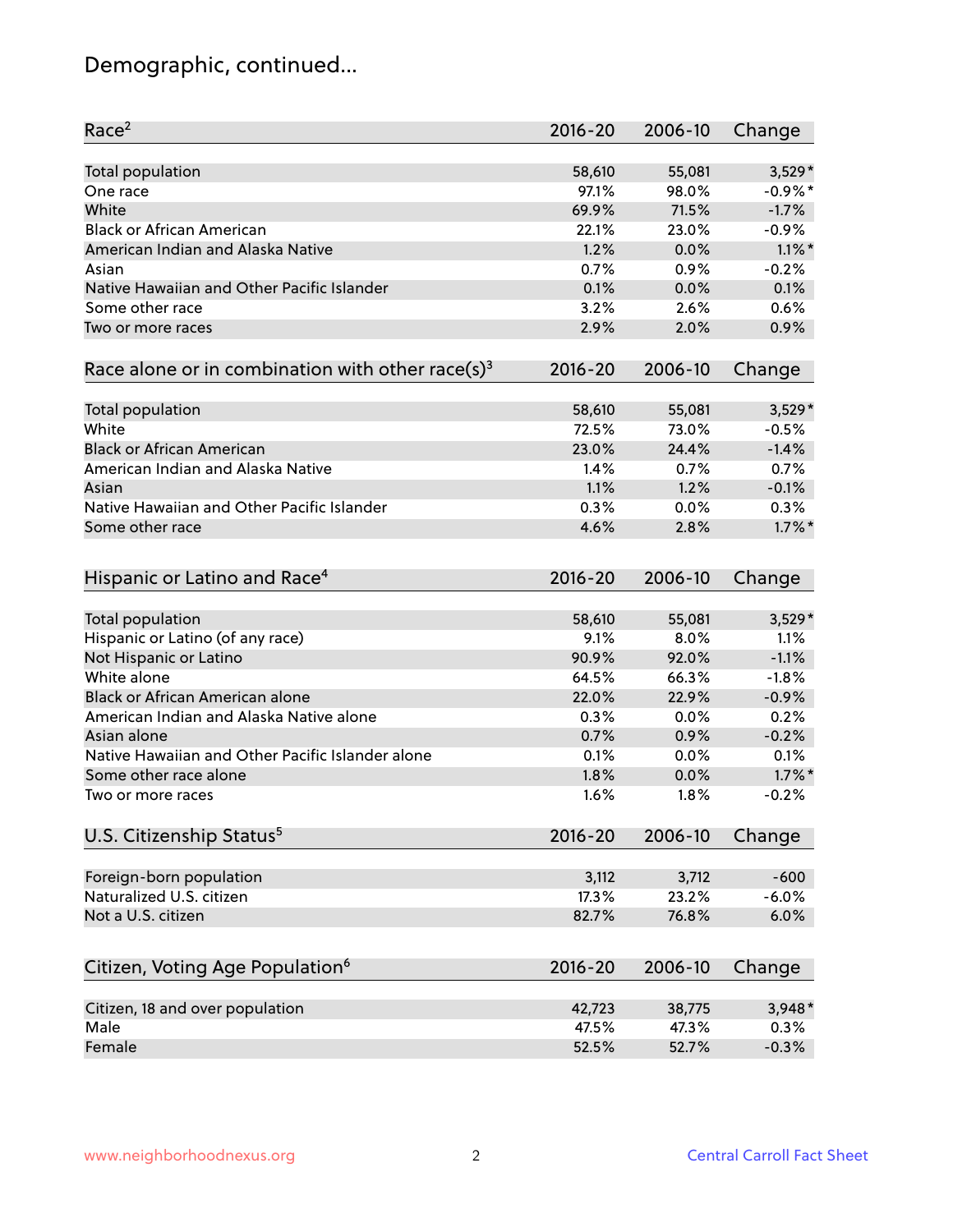#### Economic

| Income <sup>7</sup>                                 | $2016 - 20$ | 2006-10 | Change     |
|-----------------------------------------------------|-------------|---------|------------|
|                                                     |             |         |            |
| All households                                      | 20,837      | 19,988  | 849*       |
| Less than \$10,000                                  | 8.3%        | 12.2%   | $-4.0\%$ * |
| \$10,000 to \$14,999                                | 3.0%        | 6.5%    | $-3.5%$ *  |
| \$15,000 to \$24,999                                | 9.3%        | 12.2%   | $-2.9\%$ * |
| \$25,000 to \$34,999                                | 10.4%       | 11.5%   | $-1.2%$    |
| \$35,000 to \$49,999                                | 13.6%       | 14.3%   | $-0.8%$    |
| \$50,000 to \$74,999                                | 16.1%       | 17.7%   | $-1.6%$    |
| \$75,000 to \$99,999                                | 14.3%       | 10.5%   | $3.9\%$ *  |
| \$100,000 to \$149,999                              | 15.0%       | 9.5%    | $5.5\%$ *  |
| \$150,000 to \$199,999                              | 6.1%        | 3.5%    | $2.5%$ *   |
| \$200,000 or more                                   | 4.0%        | 2.0%    | $2.0\%$ *  |
| Median household income (dollars)                   | 58,904      | 42,577  | 16,327*    |
| Mean household income (dollars)                     | 75,320      | 56,792  | 18,527*    |
| With earnings                                       | 76.0%       | 80.4%   | $-4.5%$ *  |
| Mean earnings (dollars)                             | 77,111      | 57,749  | 19,362*    |
| <b>With Social Security</b>                         | 31.4%       | 25.9%   | $5.5%$ *   |
| Mean Social Security income (dollars)               | 19,902      | 14,853  | 5,049*     |
| With retirement income                              | 18.2%       | 12.9%   | $5.3\%$ *  |
| Mean retirement income (dollars)                    | 27,711      | 21,588  | $6,124*$   |
| With Supplemental Security Income                   | 5.7%        | 4.7%    | 1.0%       |
| Mean Supplemental Security Income (dollars)         | 9,728       | 7,754   | $1,974*$   |
| With cash public assistance income                  | 1.8%        | 2.2%    | $-0.4%$    |
| Mean cash public assistance income (dollars)        | 1,080       | 2,381   | $-1,301*$  |
| With Food Stamp/SNAP benefits in the past 12 months | 15.3%       | 13.3%   | 2.0%       |
|                                                     |             |         |            |
| Families                                            | 14,357      | 13,220  | $1,137*$   |
| Less than \$10,000                                  | 5.4%        | 8.2%    | $-2.8\%$ * |
| \$10,000 to \$14,999                                | 2.7%        | 3.7%    | $-0.9%$    |
| \$15,000 to \$24,999                                | 7.1%        | 10.3%   | $-3.1\%$ * |
| \$25,000 to \$34,999                                | 6.9%        | 10.8%   | $-4.0\%$ * |
| \$35,000 to \$49,999                                | 11.5%       | 13.5%   | $-2.0\%$   |
| \$50,000 to \$74,999                                | 16.4%       | 20.1%   | $-3.8\%$ * |
| \$75,000 to \$99,999                                | 16.4%       | 13.6%   | 2.8%       |
| \$100,000 to \$149,999                              | 19.6%       | 12.2%   | $7.5\%$ *  |
| \$150,000 to \$199,999                              | 8.5%        | 4.7%    | $3.8\%$ *  |
| \$200,000 or more                                   | 5.4%        | 2.9%    | $2.5%$ *   |
| Median family income (dollars)                      | 74,889      | 53,913  | 20,976*    |
| Mean family income (dollars)                        | 89,714      | 67,100  | 22,614*    |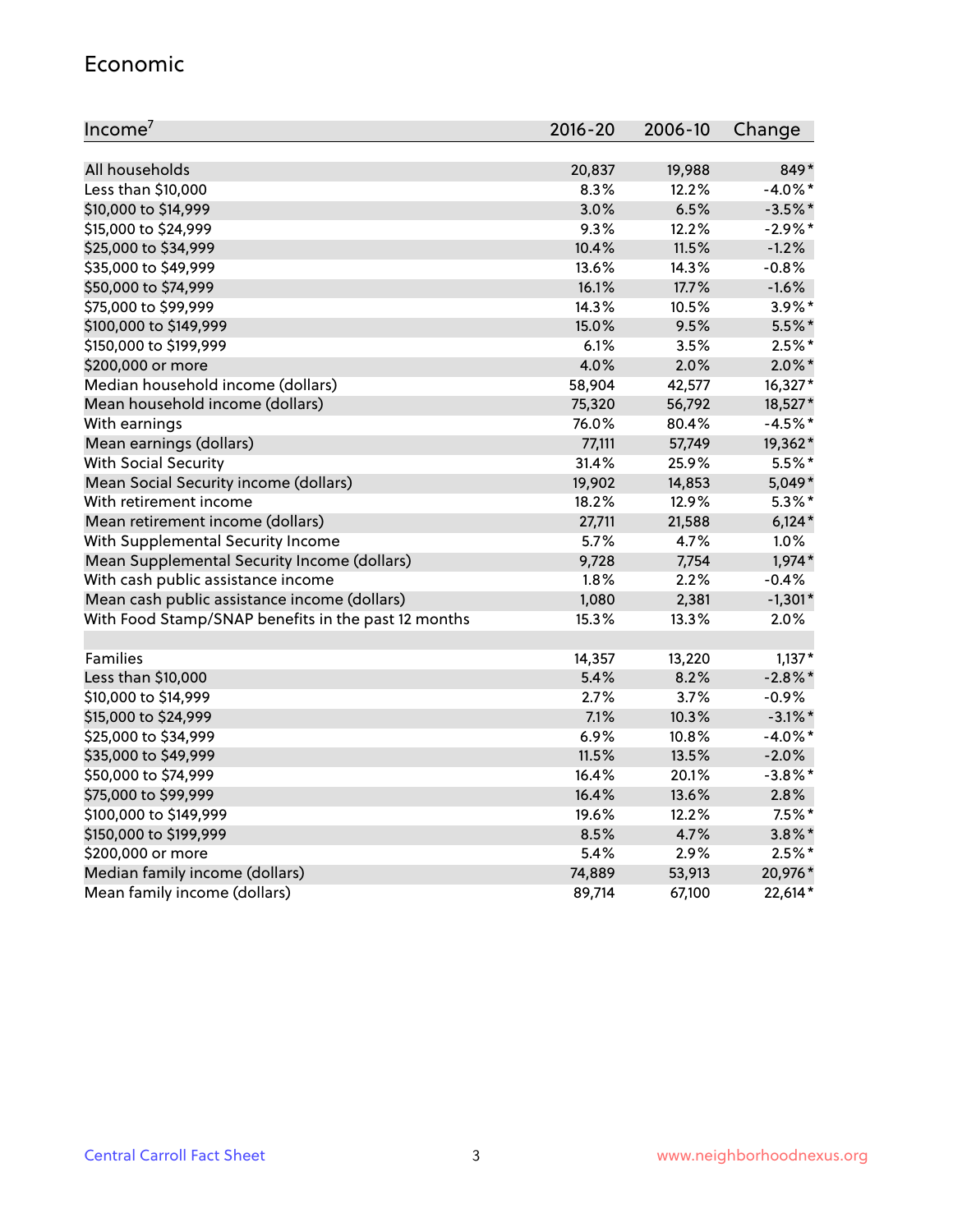### Economic, continued...

| Income, continued <sup>8</sup>                                        | $2016 - 20$ | 2006-10 | Change     |
|-----------------------------------------------------------------------|-------------|---------|------------|
|                                                                       |             |         |            |
| Nonfamily households                                                  | 6,480       | 6,768   | $-288$     |
| Median nonfamily income (dollars)                                     | 33,655      | 25,221  | 8,434*     |
| Mean nonfamily income (dollars)                                       | 39,640      | 34,434  | $5,205*$   |
| Median earnings for workers (dollars)                                 | 30,403      | 22,399  | 8,003*     |
| Median earnings for male full-time, year-round workers                | 49,770      | 41,160  | 8,610*     |
| (dollars)                                                             |             |         |            |
| Median earnings for female full-time, year-round workers<br>(dollars) | 40,963      | 32,292  | 8,671*     |
| Per capita income (dollars)                                           | 27,364      | 20,936  | $6,428*$   |
|                                                                       |             |         |            |
| Families and People Below Poverty Level <sup>9</sup>                  | $2016 - 20$ | 2006-10 | Change     |
| <b>All families</b>                                                   | 13.9%       | 14.7%   | $-0.8%$    |
| With related children under 18 years                                  | 22.1%       | 22.3%   | $-0.2%$    |
| With related children under 5 years only                              | 31.4%       | 28.4%   | 3.0%       |
|                                                                       | 5.5%        | 6.8%    | $-1.4%$    |
| Married couple families<br>With related children under 18 years       | 9.6%        | 9.9%    | $-0.3%$    |
| With related children under 5 years only                              | 0.0%        | 14.2%   | $-14.2%$   |
|                                                                       | 33.1%       | 42.2%   | $-9.0%$    |
| Families with female householder, no husband present                  | 47.3%       | 48.5%   |            |
| With related children under 18 years                                  |             |         | $-1.2%$    |
| With related children under 5 years only                              | 76.7%       | 59.5%   | 17.2%      |
| All people                                                            | 19.5%       | 21.4%   | $-1.9%$    |
| Under 18 years                                                        | 28.7%       | 24.4%   | 4.3%       |
| Related children under 18 years                                       | 28.6%       | 24.3%   | 4.3%       |
| Related children under 5 years                                        | 39.7%       | 29.4%   | 10.3%      |
| Related children 5 to 17 years                                        | 24.4%       | 22.0%   | 2.4%       |
| 18 years and over                                                     | 16.5%       | 20.3%   | $-3.8\%$ * |
| 18 to 64 years                                                        | 18.2%       | 21.4%   | $-3.2%$    |
| 65 years and over                                                     | 8.7%        | 13.9%   | $-5.3%$    |
| People in families                                                    | 16.3%       | 15.8%   | 0.6%       |
| Unrelated individuals 15 years and over                               | 32.9%       | 43.6%   | $-10.7%$ * |
|                                                                       |             |         |            |
| Non-Hispanic white people                                             | 12.0%       | 16.0%   | $-4.1\%$ * |
| Black or African-American people                                      | 36.8%       | 28.9%   | 7.9%       |
| Asian people                                                          | 42.8%       | 56.2%   | $-13.4%$   |
| Hispanic or Latino people                                             | 30.4%       | 38.3%   | $-8.0%$    |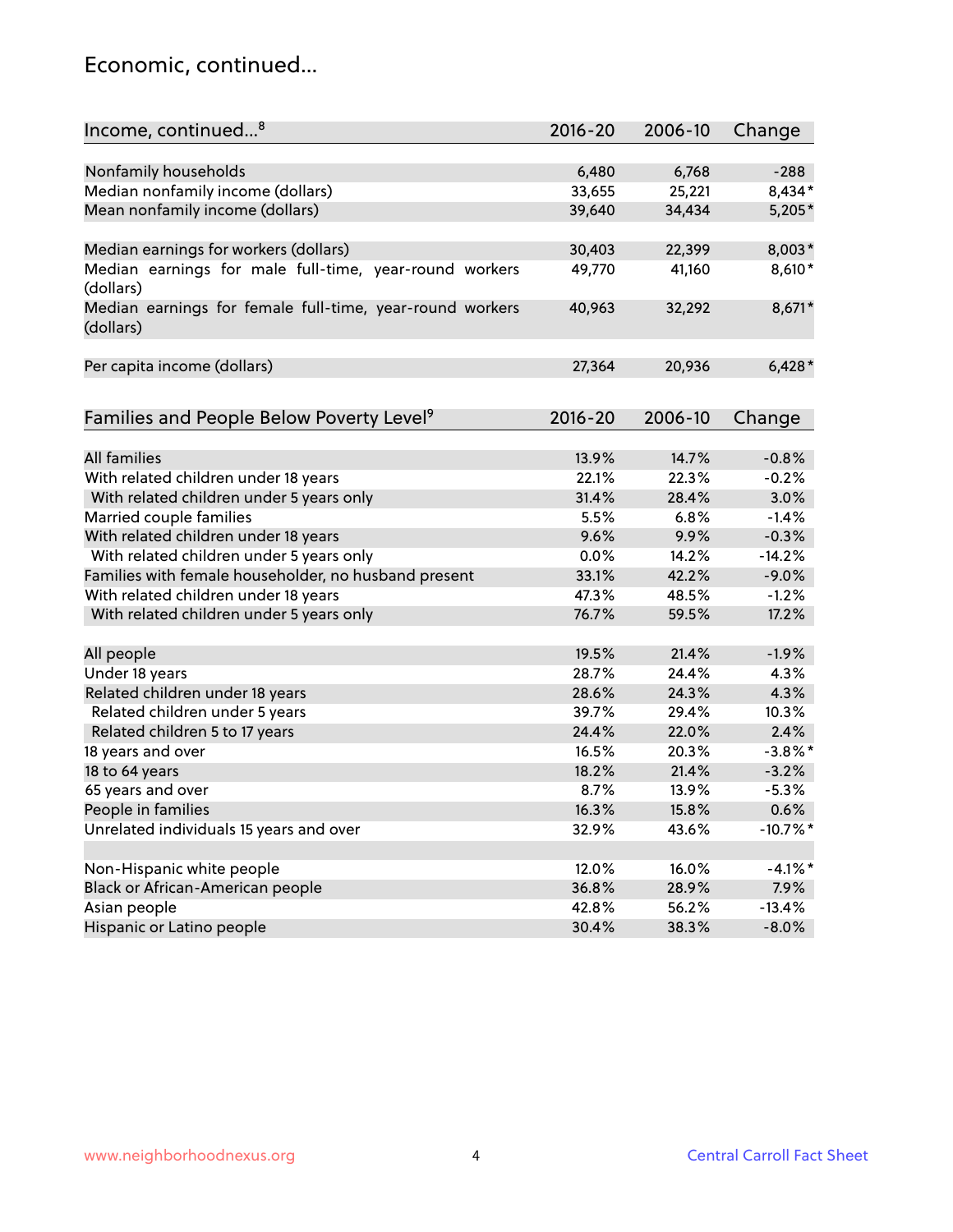# Employment

| Employment Status <sup>10</sup>                                             | $2016 - 20$ | 2006-10 | Change    |
|-----------------------------------------------------------------------------|-------------|---------|-----------|
|                                                                             |             |         |           |
| Population 16 years and over                                                | 46,729      | 43,049  | $3,680*$  |
| In labor force                                                              | 60.6%       | 63.6%   | $-3.0%$   |
| Civilian labor force                                                        | 60.5%       | 63.4%   | $-2.9%$   |
| Employed                                                                    | 56.4%       | 56.2%   | 0.2%      |
| Unemployed                                                                  | 4.1%        | 7.2%    | $-3.1%$   |
| <b>Armed Forces</b>                                                         | 0.1%        | 0.1%    | $-0.1%$   |
| Not in labor force                                                          | 39.4%       | 36.4%   | 3.0%      |
|                                                                             |             |         |           |
| Civilian labor force                                                        | 28,288      | 27,309  | 979       |
| <b>Unemployment Rate</b>                                                    | 6.8%        | 11.4%   | $-4.6%$   |
| Females 16 years and over                                                   | 24,260      | 22,633  | $1,627*$  |
| In labor force                                                              | 56.7%       | 59.0%   | $-2.2%$   |
| Civilian labor force                                                        | 56.7%       | 58.9%   | $-2.1%$   |
| Employed                                                                    | 52.5%       | 51.6%   | 0.9%      |
|                                                                             |             |         |           |
| Own children of the householder under 6 years                               | 4,154       | 4,451   | $-297$    |
| All parents in family in labor force                                        | 72.7%       | 63.0%   | 9.7%      |
|                                                                             |             |         |           |
| Own children of the householder 6 to 17 years                               | 8,798       | 7,953   | 845       |
| All parents in family in labor force                                        | 67.2%       | 70.8%   | $-3.6%$   |
|                                                                             |             |         |           |
| Industry <sup>11</sup>                                                      | $2016 - 20$ | 2006-10 | Change    |
|                                                                             |             |         |           |
| Civilian employed population 16 years and over                              | 26,376      | 24,201  | $2,175*$  |
| Agriculture, forestry, fishing and hunting, and mining                      | 0.6%        | 1.0%    | $-0.4%$   |
| Construction                                                                | 6.4%        | 9.1%    | $-2.7%$ * |
| Manufacturing                                                               | 19.5%       | 15.2%   | 4.3%*     |
| Wholesale trade                                                             | 4.3%        | 3.7%    | 0.6%      |
| Retail trade                                                                | 9.8%        | 13.3%   | $-3.5%$ * |
| Transportation and warehousing, and utilities                               | 5.0%        | 5.5%    | $-0.5%$   |
| Information                                                                 | 1.2%        | 1.7%    | $-0.5%$   |
| Finance and insurance, and real estate and rental and leasing               | 5.3%        | 5.2%    | 0.1%      |
| Professional, scientific, and management, and administrative                | 10.1%       | 7.7%    | $2.5%$ *  |
| and waste management services                                               |             |         |           |
| Educational services, and health care and social assistance                 | 21.7%       | 20.3%   | 1.4%      |
| Arts, entertainment, and recreation, and accommodation and<br>food services | 7.3%        | 9.0%    | $-1.7%$   |
| Other services, except public administration                                | 4.8%        | 5.2%    | $-0.5%$   |
| Public administration                                                       | 4.1%        | 3.2%    | 0.8%      |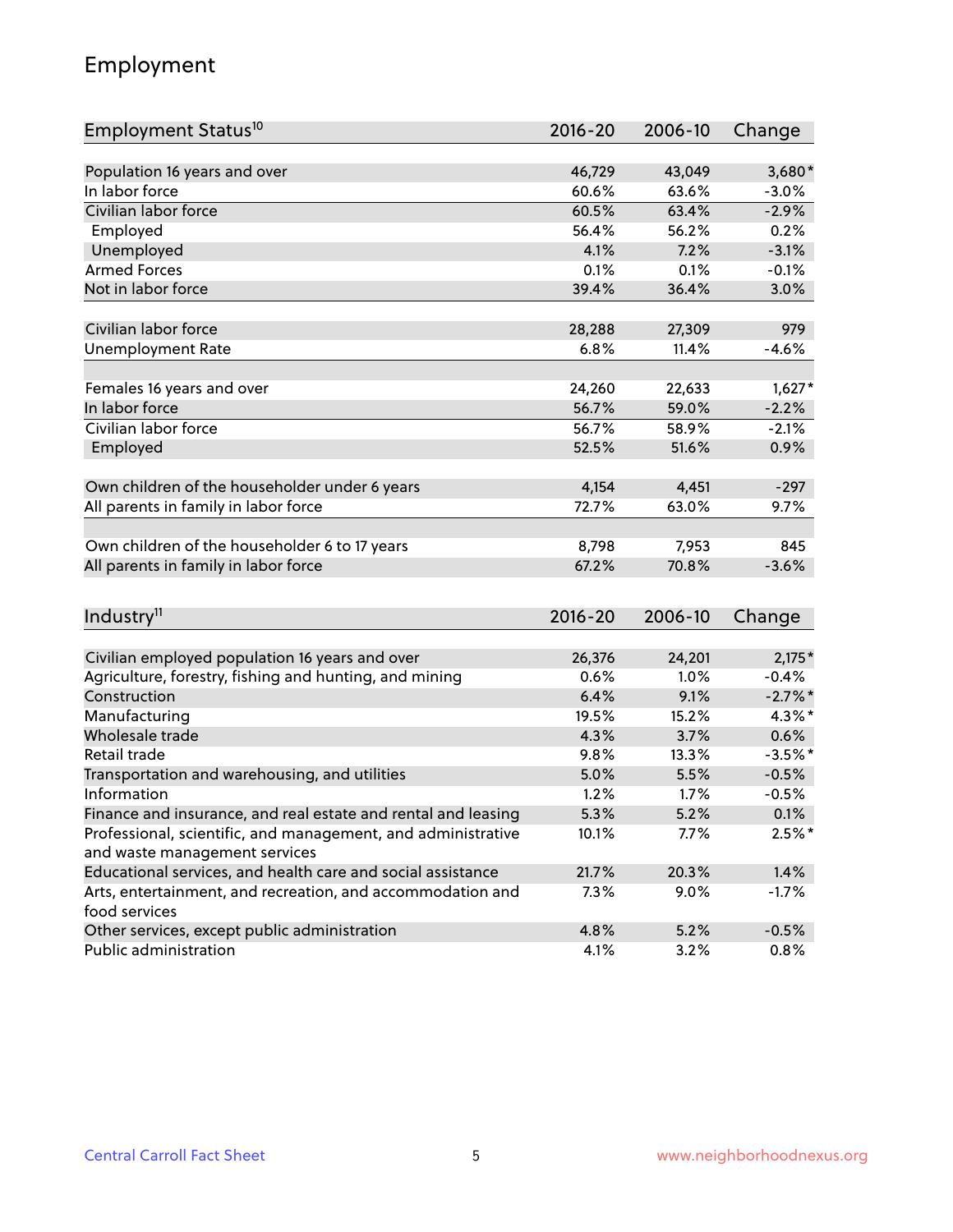# Employment, continued...

| Occupation <sup>12</sup>                                                    | $2016 - 20$ | 2006-10 | Change    |
|-----------------------------------------------------------------------------|-------------|---------|-----------|
| Civilian employed population 16 years and over                              | 26,376      | 24,201  | $2,175*$  |
| Management, business, science, and arts occupations                         | 33.9%       | 30.9%   | $2.9\%$ * |
| Service occupations                                                         | 16.2%       | 16.3%   | $-0.1%$   |
| Sales and office occupations                                                | 24.3%       | 26.5%   | $-2.2%$   |
|                                                                             |             | 9.4%    | $-0.4%$   |
| Natural<br>and<br>resources,<br>construction,<br>maintenance<br>occupations | 9.0%        |         |           |
| Production, transportation, and material moving occupations                 | 16.6%       | 16.9%   | $-0.2%$   |
| Class of Worker <sup>13</sup>                                               | $2016 - 20$ | 2006-10 | Change    |
|                                                                             |             |         |           |
| Civilian employed population 16 years and over                              | 26,376      | 24,201  | $2,175*$  |
| Private wage and salary workers                                             | 80.2%       | 78.0%   | 2.2%      |
| Government workers                                                          | 14.0%       | 16.2%   | $-2.2%$   |
| Self-employed in own not incorporated business workers                      | 5.8%        | 5.6%    | 0.2%      |
| Unpaid family workers                                                       | 0.0%        | 0.2%    | $-0.2%$   |
| Job Flows <sup>14</sup>                                                     | 2019        | 2010    | Change    |
|                                                                             |             |         |           |
| Total Jobs in district                                                      | 28,982      | 26,043  | 2,939     |
| Held by residents of district                                               | 30.9%       | 30.3%   | 0.6%      |
| Held by non-residents of district                                           | 69.1%       | 69.7%   | $-0.6%$   |
| Jobs by Industry Sector <sup>15</sup>                                       | 2019        | 2010    | Change    |
|                                                                             |             |         |           |
| Total Jobs in district                                                      | 28,982      | 26,043  | 2,939     |
| Goods Producing sectors                                                     | 24.3%       | 22.8%   | 1.5%      |
| Trade, Transportation, and Utilities sectors                                | 13.2%       | 13.4%   | $-0.2%$   |
| All Other Services sectors                                                  | 62.5%       | 63.9%   | $-1.3%$   |
| Total Jobs in district held by district residents                           | 8,962       | 7,885   | 1,077     |
| <b>Goods Producing sectors</b>                                              | 25.7%       | 22.4%   | 3.2%      |
| Trade, Transportation, and Utilities sectors                                | 8.3%        | 8.2%    | 0.1%      |
| All Other Services sectors                                                  | 66.0%       | 69.4%   | $-3.4%$   |
|                                                                             |             |         |           |
| Jobs by Earnings <sup>16</sup>                                              | 2019        | 2010    | Change    |
|                                                                             |             |         |           |
| Total Jobs in district                                                      | 28,982      | 26,043  | 2,939     |
| Jobs with earnings \$1250/month or less                                     | 23.0%       | 23.8%   | $-0.8%$   |
| Jobs with earnings \$1251/month to \$3333/month                             | 34.0%       | 45.3%   | $-11.3%$  |
| Jobs with earnings greater than \$3333/month                                | 43.0%       | 31.0%   | 12.1%     |
| Total Jobs in district held by district residents                           | 8,962       | 7,885   | 1,077     |
| Jobs with earnings \$1250/month or less                                     | 21.5%       | 24.7%   | $-3.2%$   |
| Jobs with earnings \$1251/month to \$3333/month                             | 34.0%       | 40.9%   | $-6.9%$   |
| Jobs with earnings greater than \$3333/month                                | 44.5%       | 34.4%   | 10.1%     |
|                                                                             |             |         |           |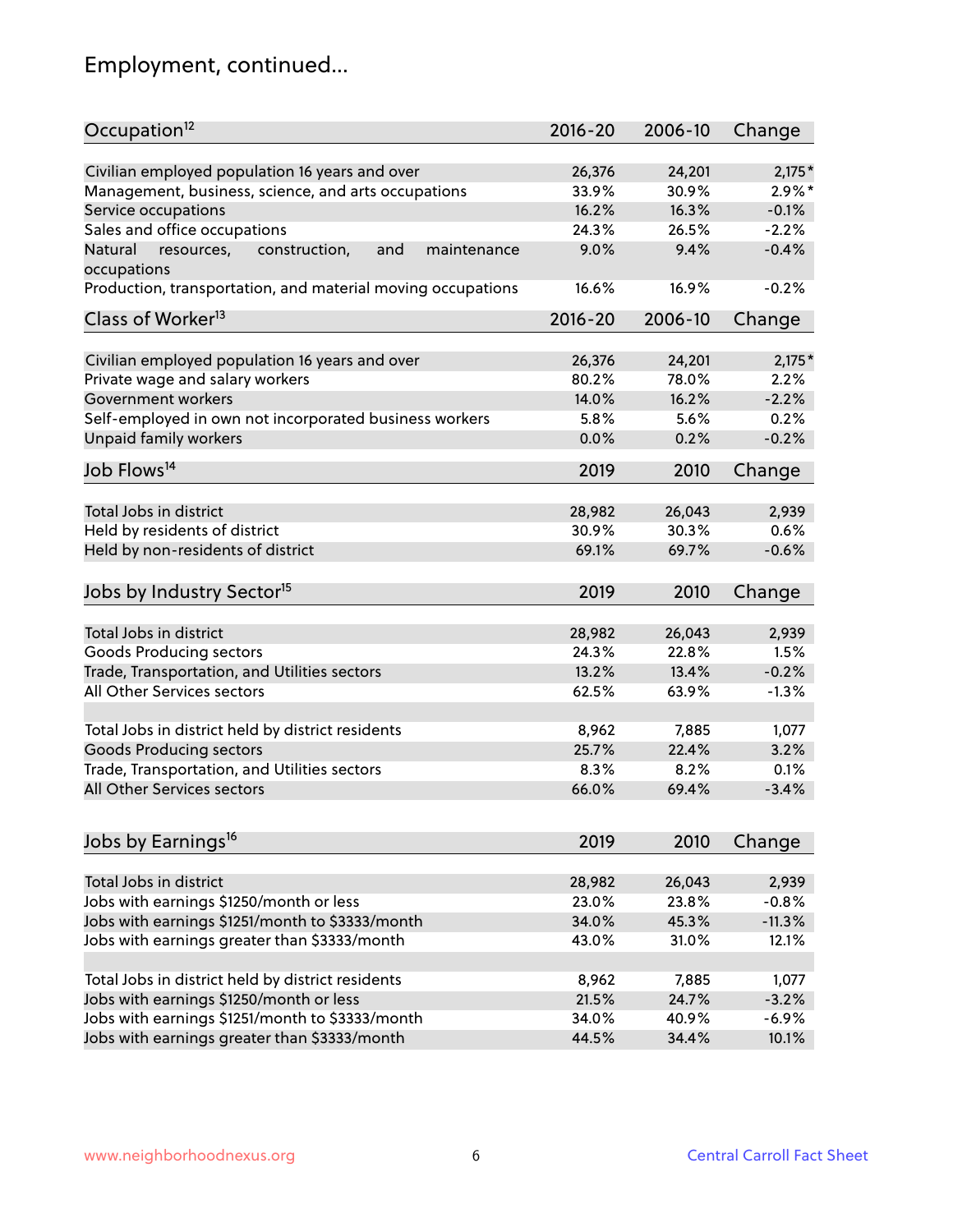# Employment, continued...

| 2019   | 2010   | Change  |
|--------|--------|---------|
|        |        |         |
| 28,982 | 26,043 | 2,939   |
| 27.4%  | 24.1%  | 3.3%    |
| 52.9%  | 58.2%  | $-5.3%$ |
| 19.7%  | 17.7%  | 2.0%    |
|        |        |         |
| 8,962  | 7,885  | 1,077   |
| 26.1%  | 23.1%  | 2.9%    |
| 52.2%  | 57.3%  | $-5.1%$ |
| 21.8%  | 19.6%  | 2.2%    |
|        |        |         |

#### Education

| School Enrollment <sup>18</sup>                | $2016 - 20$ | 2006-10 | Change     |
|------------------------------------------------|-------------|---------|------------|
|                                                |             |         |            |
| Population 3 years and over enrolled in school | 18,266      | 17,413  | 853        |
| Nursery school, preschool                      | $6.0\%$     | 7.2%    | $-1.2%$    |
| Kindergarten                                   | 4.2%        | 3.8%    | 0.4%       |
| Elementary school (grades 1-8)                 | 33.2%       | 34.0%   | $-0.7%$    |
| High school (grades 9-12)                      | 17.4%       | 18.2%   | $-0.9%$    |
| College or graduate school                     | 39.2%       | 36.7%   | 2.4%       |
| Educational Attainment <sup>19</sup>           | $2016 - 20$ | 2006-10 | Change     |
|                                                |             |         |            |
| Population 25 years and over                   | 36,046      | 32,382  | $3,664*$   |
| Less than 9th grade                            | 4.5%        | 8.0%    | $-3.5%$ *  |
| 9th to 12th grade, no diploma                  | 9.7%        | 12.2%   | $-2.4\%$ * |
| High school graduate (includes equivalency)    | 28.6%       | 31.8%   | $-3.2%$ *  |
| Some college, no degree                        | 23.3%       | 19.7%   | $3.5\%$ *  |
| Associate's degree                             | 6.3%        | 5.6%    | 0.7%       |
| Bachelor's degree                              | 18.1%       | 14.0%   | $4.1\%$ *  |
| Graduate or professional degree                | 9.6%        | 8.7%    | $0.9\%$    |
|                                                |             |         |            |
| Percent high school graduate or higher         | 85.8%       | 79.8%   | $6.0\%$ *  |
| Percent bachelor's degree or higher            | 27.7%       | 22.7%   | $4.9\%$ *  |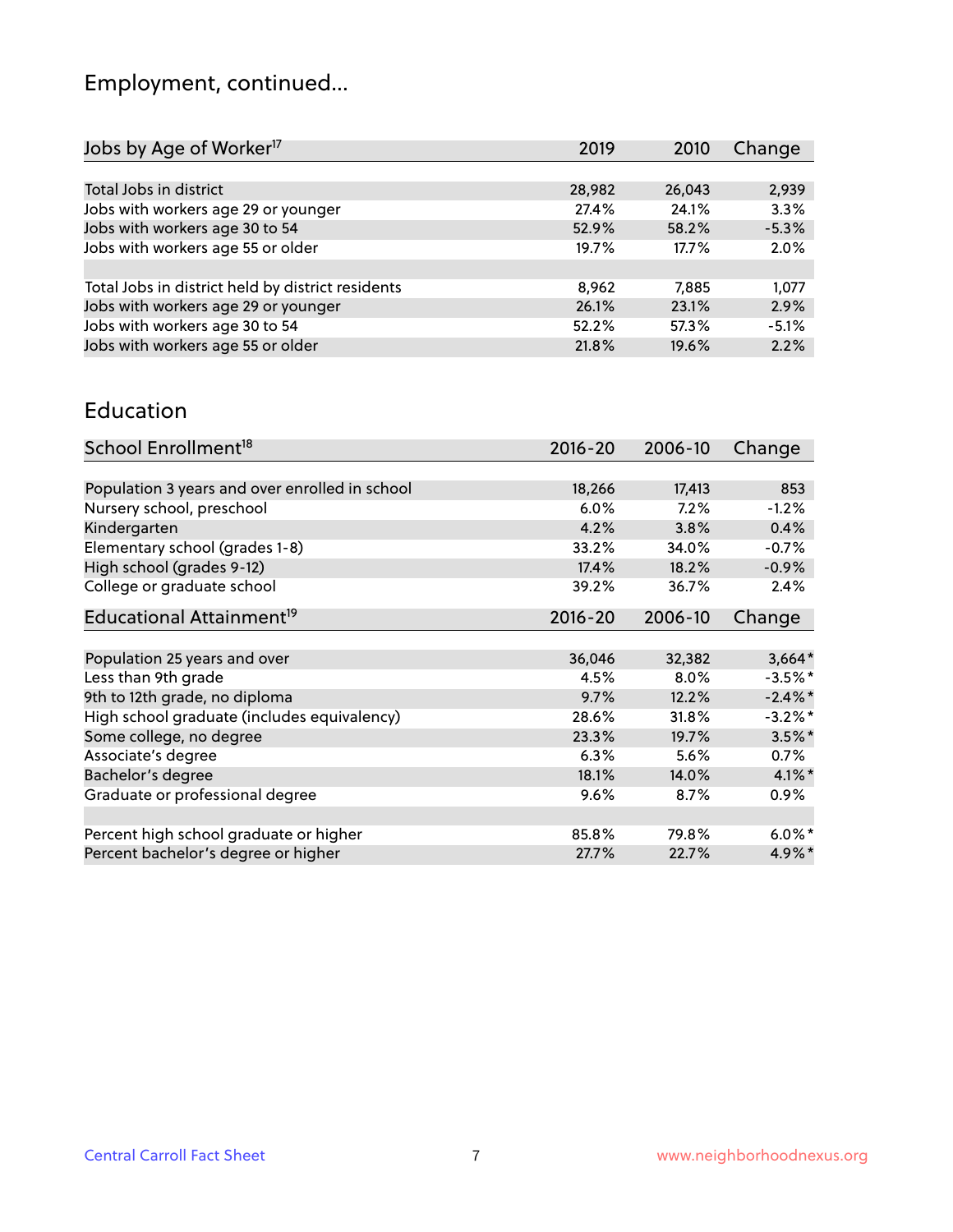### Housing

| Households by Type <sup>20</sup>                     | 2016-20 | 2006-10 | Change     |
|------------------------------------------------------|---------|---------|------------|
|                                                      |         |         |            |
| <b>Total households</b>                              | 20,837  | 19,988  | 849*       |
| Family households (families)                         | 68.9%   | 66.1%   | $2.8\%$ *  |
| With own children under 18 years                     | 30.2%   | 31.3%   | $-1.1%$    |
| Married-couple family                                | 47.9%   | 48.8%   | $-0.9%$    |
| With own children of the householder under 18 years  | 19.0%   | 20.8%   | $-1.8%$    |
| Male householder, no wife present, family            | 5.6%    | 3.7%    | $1.9\%$ *  |
| With own children of the householder under 18 years  | 2.4%    | 1.4%    | $1.0\%$ *  |
| Female householder, no husband present, family       | 15.4%   | 13.6%   | 1.8%       |
| With own children of the householder under 18 years  | 8.7%    | 9.0%    | $-0.3%$    |
| Nonfamily households                                 | 31.1%   | 33.9%   | $-2.8%$    |
| Householder living alone                             | 23.6%   | 24.8%   | $-1.2%$    |
| 65 years and over                                    | 9.7%    | 8.1%    | 1.5%       |
|                                                      |         |         |            |
| Households with one or more people under 18 years    | 33.3%   | 35.4%   | $-2.1%$    |
| Households with one or more people 65 years and over | 27.3%   | 20.0%   | $7.4\%$ *  |
|                                                      |         |         |            |
| Average household size                               | 2.65    | 2.62    | 0.03       |
| Average family size                                  | 3.12    | 3.14    | $-0.03$    |
|                                                      |         |         |            |
| Housing Occupancy <sup>21</sup>                      | 2016-20 | 2006-10 | Change     |
|                                                      |         |         |            |
| Total housing units                                  | 22,524  | 22,375  | 149        |
| Occupied housing units                               | 92.5%   | 89.3%   | $3.2\%$ *  |
| Vacant housing units                                 | 7.5%    | 10.7%   | $-3.2\%$ * |
|                                                      |         |         |            |
| Homeowner vacancy rate                               | 1.7     | 5.0     | $-3.3$     |
| Rental vacancy rate                                  | 3.5     | 8.8     | $-5.3*$    |
|                                                      |         |         |            |
|                                                      |         |         |            |
| Units in Structure <sup>22</sup>                     | 2016-20 | 2006-10 | Change     |
|                                                      |         |         |            |
| Total housing units                                  | 22,524  | 22,375  | 149        |
| 1-unit, detached                                     | 70.9%   | 68.4%   | 2.5%       |
| 1-unit, attached                                     | 2.3%    | 2.4%    | $-0.1%$    |
| 2 units                                              | 4.2%    | 3.3%    | 0.9%       |
| 3 or 4 units                                         | 4.2%    | 3.5%    | 0.6%       |
| 5 to 9 units                                         | 5.8%    | 6.3%    | $-0.5%$    |
| 10 to 19 units                                       | 2.5%    | 4.1%    | $-1.7%$    |
| 20 or more units                                     | 4.4%    | 3.2%    | 1.2%       |
| Mobile home                                          | 5.8%    | 8.8%    | $-3.0\%$ * |
| Boat, RV, van, etc.                                  | 0.0%    | 0.0%    | 0.0%       |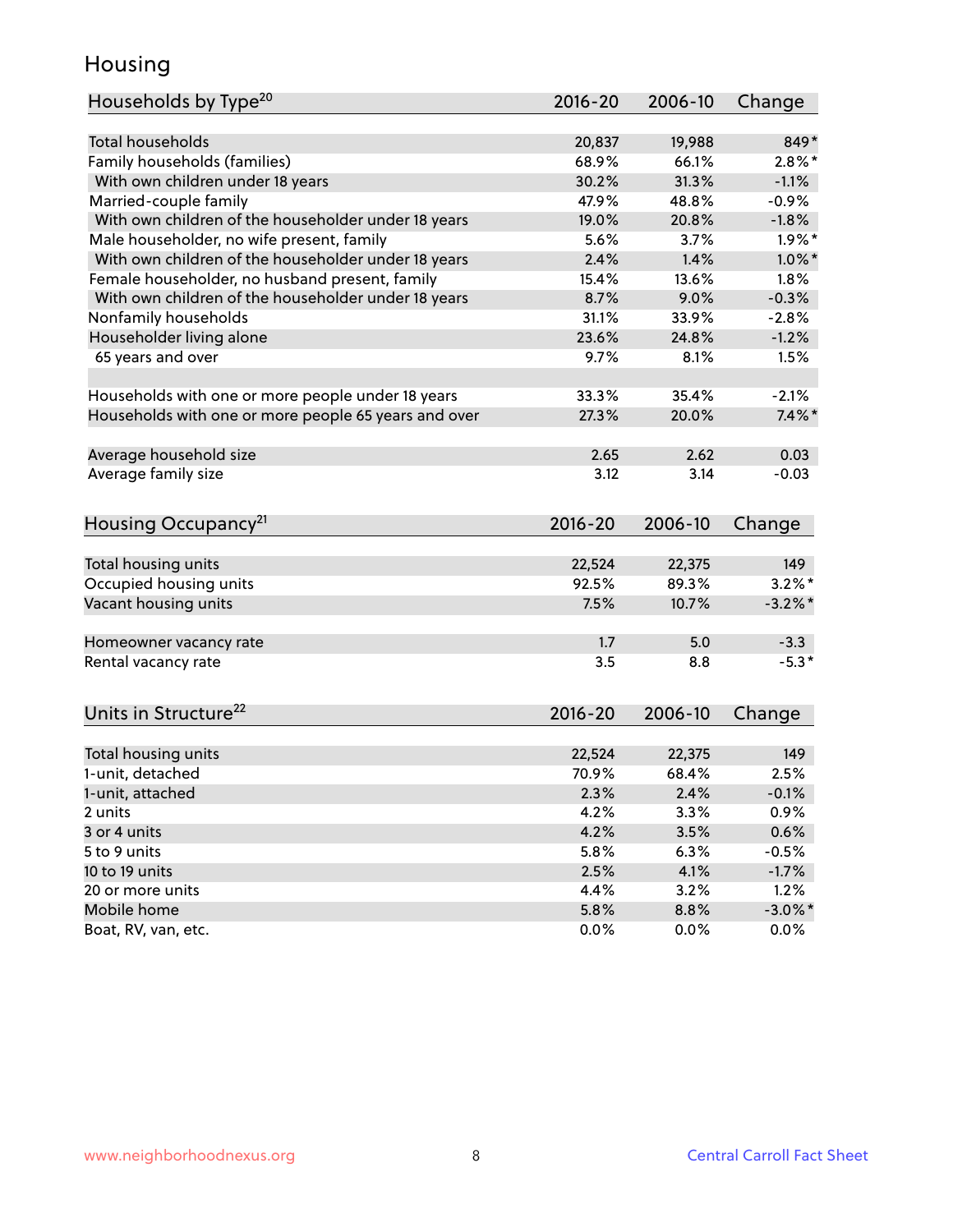# Housing, Continued...

| Year Structure Built <sup>23</sup>             | 2016-20     | 2006-10 | Change       |
|------------------------------------------------|-------------|---------|--------------|
| Total housing units                            | 22,524      | 22,375  | 149          |
| Built 2014 or later                            | 1.6%        | (X)     | (X)          |
| Built 2010 to 2013                             | 1.5%        | (X)     | (X)          |
| Built 2000 to 2009                             | 22.9%       | 21.5%   | 1.5%         |
| Built 1990 to 1999                             | 18.9%       | 20.2%   | $-1.4%$      |
| Built 1980 to 1989                             | 20.9%       | 21.1%   | $-0.2%$      |
| Built 1970 to 1979                             | 15.3%       | 18.3%   | $-3.0\%$ *   |
| Built 1960 to 1969                             | 6.5%        | 6.3%    | 0.1%         |
| Built 1950 to 1959                             | 3.5%        | 4.7%    | $-1.2%$      |
| Built 1940 to 1949                             | 3.8%        | 3.2%    | 0.6%         |
| Built 1939 or earlier                          | 5.2%        | 4.8%    | 0.4%         |
|                                                |             |         |              |
| Housing Tenure <sup>24</sup>                   | $2016 - 20$ | 2006-10 | Change       |
| Occupied housing units                         | 20,837      | 19,988  | 849*         |
| Owner-occupied                                 | 63.1%       | 61.0%   | 2.1%         |
| Renter-occupied                                | 36.9%       | 39.0%   | $-2.1%$      |
| Average household size of owner-occupied unit  | 2.68        | 2.67    | 0.01         |
| Average household size of renter-occupied unit | 2.60        | 2.53    | 0.07         |
| Residence 1 Year Ago <sup>25</sup>             | $2016 - 20$ | 2006-10 | Change       |
|                                                |             |         |              |
| Population 1 year and over                     | 57,993      | 54,124  | 3,869*       |
| Same house                                     | 78.7%       | 74.8%   | $3.9\%$ *    |
| Different house in the U.S.                    | 20.7%       | 24.6%   | $-3.9%$      |
| Same county                                    | 12.1%       | 16.8%   | $-4.7%$ *    |
| Different county                               | 8.6%        | 7.7%    | 0.8%         |
| Same state                                     | 6.6%        | 5.1%    | 1.5%         |
| Different state                                | 2.0%        | 2.6%    | $-0.6%$      |
| Abroad                                         | 0.6%        | 0.6%    | 0.0%         |
| Value of Housing Unit <sup>26</sup>            | $2016 - 20$ | 2006-10 | Change       |
| Owner-occupied units                           | 13,150      | 12,185  | 965*         |
| Less than \$50,000                             | 4.9%        | 6.0%    | $-1.1%$      |
| \$50,000 to \$99,999                           | 16.4%       | 14.2%   | 2.2%         |
| \$100,000 to \$149,999                         | 24.3%       | 27.8%   | $-3.5%$      |
| \$150,000 to \$199,999                         | 17.7%       | 21.6%   | $-4.0\%$ *   |
| \$200,000 to \$299,999                         | 19.9%       | 14.6%   | $5.2\%$ *    |
| \$300,000 to \$499,999                         | 11.1%       | 11.5%   | $-0.4%$      |
| \$500,000 to \$999,999                         | 5.4%        | 3.8%    |              |
| \$1,000,000 or more                            | 0.5%        |         | 1.5%<br>0.0% |
|                                                |             | 0.5%    |              |
| Median (dollars)                               | 159,266     | 153,616 | 5,650*       |
| Mortgage Status <sup>27</sup>                  | $2016 - 20$ | 2006-10 | Change       |
| Owner-occupied units                           | 13,150      | 12,185  | $965*$       |
| Housing units with a mortgage                  | 60.2%       | 73.8%   | $-13.6\%$ *  |
| Housing units without a mortgage               | 39.8%       | 26.2%   | 13.6%*       |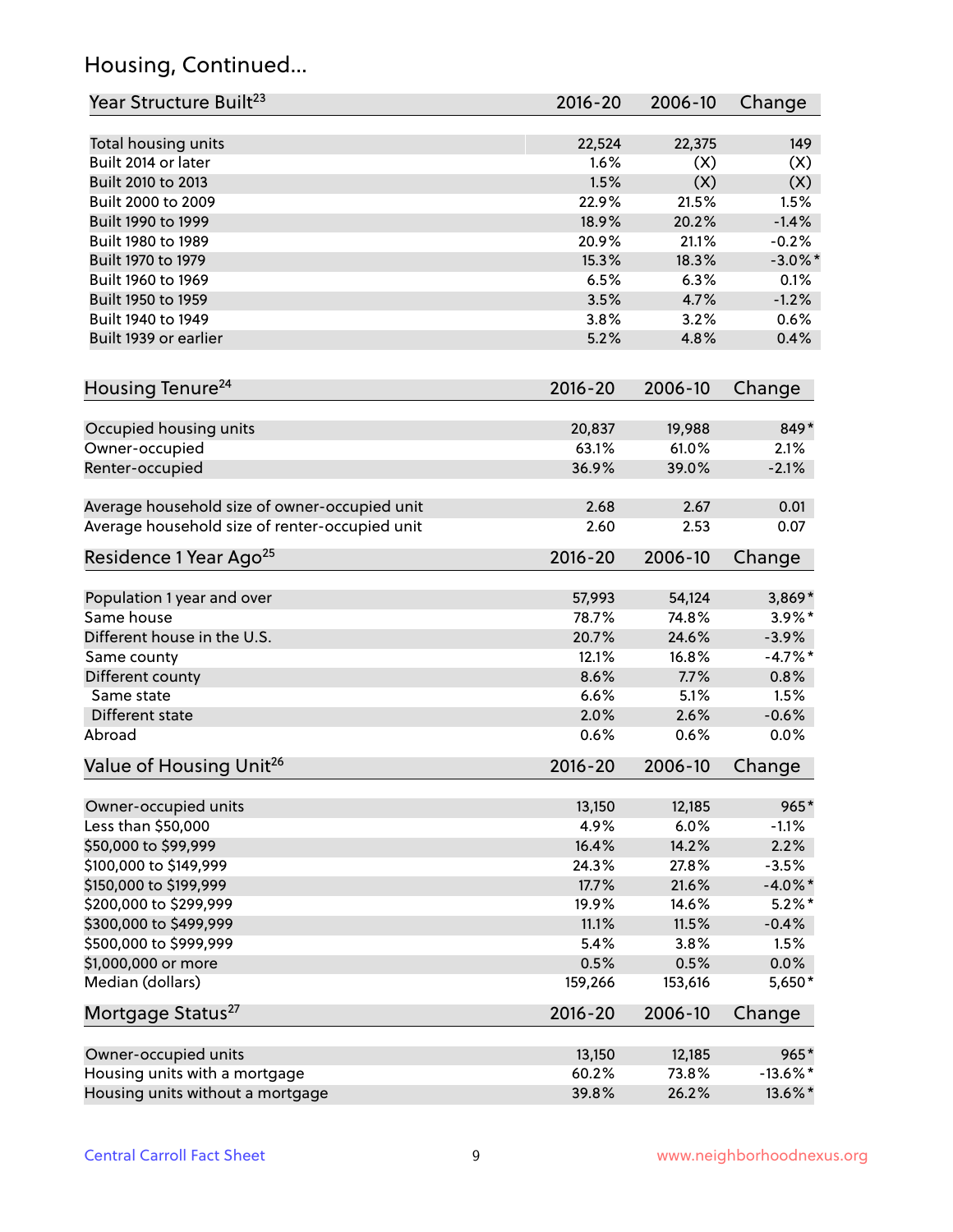# Housing, Continued...

| Selected Monthly Owner Costs <sup>28</sup>                                            | 2016-20     | 2006-10 | Change      |
|---------------------------------------------------------------------------------------|-------------|---------|-------------|
| Housing units with a mortgage                                                         | 7,917       | 8,997   | $-1,080*$   |
| Less than \$300                                                                       | 0.3%        | 0.1%    | 0.2%        |
| \$300 to \$499                                                                        | 1.4%        | 1.5%    | $-0.2%$     |
| \$500 to \$999                                                                        | 30.8%       | 26.6%   | 4.2%        |
| \$1,000 to \$1,499                                                                    | 36.7%       | 37.3%   | $-0.7%$     |
| \$1,500 to \$1,999                                                                    | 18.5%       | 18.1%   | 0.4%        |
| \$2,000 to \$2,999                                                                    | 10.1%       | 11.4%   | $-1.3%$     |
| \$3,000 or more                                                                       | 2.3%        | 4.9%    | $-2.6%$     |
| Median (dollars)                                                                      | 1,188       | 1,244   | $-56*$      |
|                                                                                       |             |         |             |
| Housing units without a mortgage                                                      | 5,233       | 3,188   | $2,045*$    |
| Less than \$150                                                                       | 2.4%        | 1.8%    | 0.6%        |
| \$150 to \$249                                                                        | 12.8%       | 14.5%   | $-1.6%$     |
| \$250 to \$349                                                                        | 19.1%       | 24.3%   | $-5.3%$     |
| \$350 to \$499                                                                        | 29.9%       | 36.4%   | $-6.5%$     |
| \$500 to \$699                                                                        | 21.9%       | 14.1%   | 7.9%        |
| \$700 or more                                                                         | 13.9%       | 9.0%    | 4.9%        |
| Median (dollars)                                                                      | 425         | 384     | $41*$       |
| Selected Monthly Owner Costs as a Percentage of<br>Household Income <sup>29</sup>     | $2016 - 20$ | 2006-10 | Change      |
| Housing units with a mortgage (excluding units where<br>SMOCAPI cannot be computed)   | 7,895       | 8,997   | $-1,102*$   |
| Less than 20.0 percent                                                                | 55.4%       | 36.8%   | 18.6%*      |
| 20.0 to 24.9 percent                                                                  | 17.7%       | 16.7%   | 1.0%        |
| 25.0 to 29.9 percent                                                                  | 7.4%        | 12.8%   | $-5.4\%$ *  |
| 30.0 to 34.9 percent                                                                  | 4.6%        | 8.6%    | $-4.1\%$ *  |
| 35.0 percent or more                                                                  | 14.9%       | 25.1%   | $-10.1\%$ * |
| Not computed                                                                          | 22          | 0       | 22          |
| Housing unit without a mortgage (excluding units where<br>SMOCAPI cannot be computed) | 5,178       | 3,175   | $2,003*$    |
| Less than 10.0 percent                                                                | 66.6%       | 37.6%   | 28.9%*      |
| 10.0 to 14.9 percent                                                                  | 17.1%       | 21.3%   | $-4.2%$     |
| 15.0 to 19.9 percent                                                                  | 6.0%        | 9.2%    | $-3.2%$     |
| 20.0 to 24.9 percent                                                                  | 3.5%        | 9.1%    | $-5.6\%$ *  |
| 25.0 to 29.9 percent                                                                  | 0.9%        | 6.8%    | $-5.8%$     |
| 30.0 to 34.9 percent                                                                  | 1.3%        | 2.9%    | $-1.7%$     |
| 35.0 percent or more                                                                  | 4.7%        | 13.0%   | $-8.4%$     |
| Not computed                                                                          | 55          | 13      | 42          |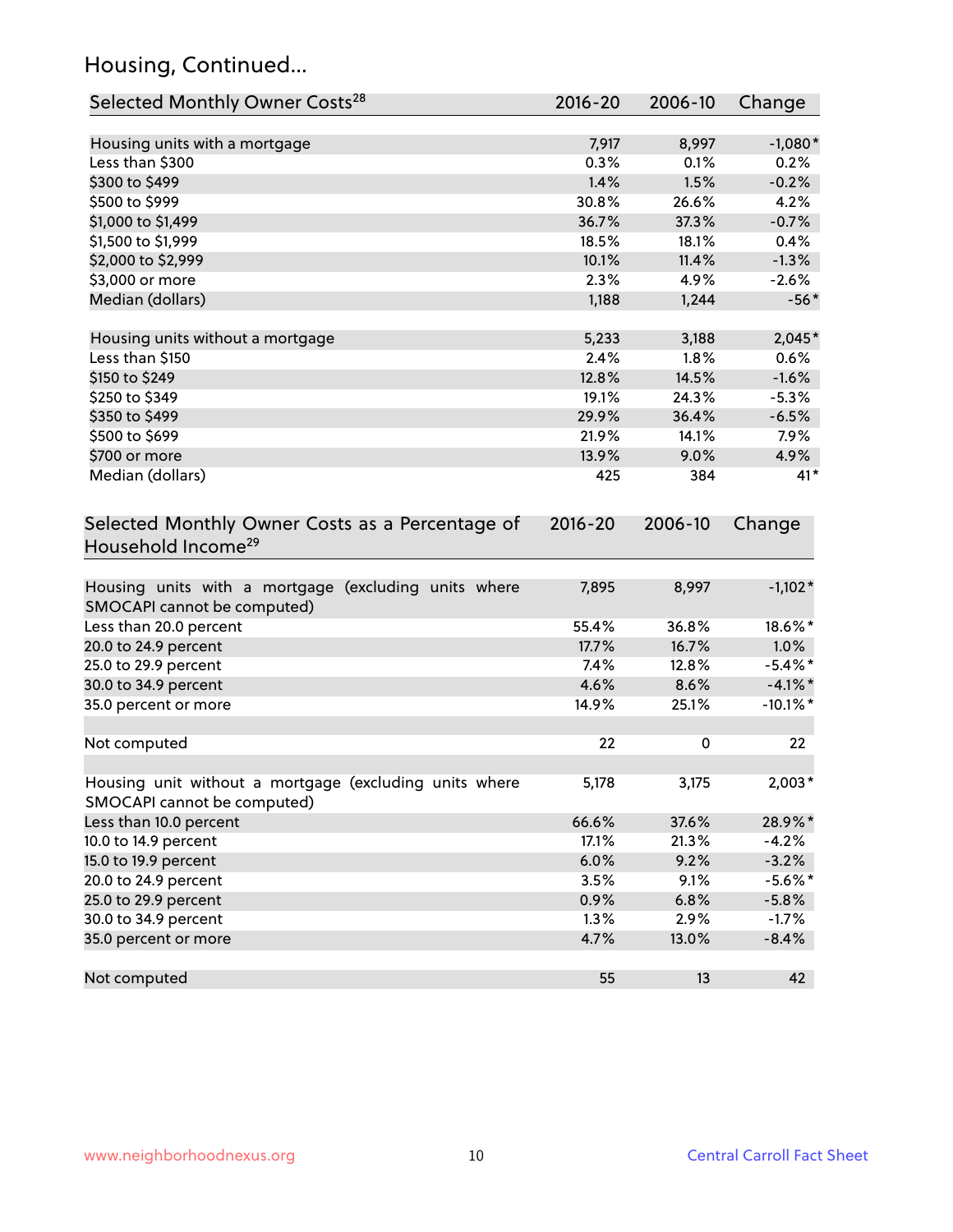# Housing, Continued...

| Gross Rent <sup>30</sup>                                                       | 2016-20     | 2006-10 | Change      |
|--------------------------------------------------------------------------------|-------------|---------|-------------|
| Occupied units paying rent                                                     | 7,291       | 7,295   | -4          |
| Less than \$200                                                                | 0.4%        | 2.1%    | $-1.8%$     |
| \$200 to \$499                                                                 | 10.2%       | 18.5%   | $-8.4%$     |
| \$500 to \$749                                                                 | 24.7%       | 32.8%   | $-8.0%$     |
| \$750 to \$999                                                                 | 34.1%       | 23.3%   | 10.7%*      |
| \$1,000 to \$1,499                                                             | 24.1%       | 18.0%   | 6.1%        |
| \$1,500 to \$1,999                                                             | 4.3%        | 3.8%    | 0.5%        |
| \$2,000 or more                                                                | 2.3%        | 1.4%    | $0.8\%$     |
| Median (dollars)                                                               | 863         | 764     | $99*$       |
| No rent paid                                                                   | 396         | 508     | $-112$      |
| Gross Rent as a Percentage of Household Income <sup>31</sup>                   | $2016 - 20$ | 2006-10 | Change      |
| Occupied units paying rent (excluding units where GRAPI<br>cannot be computed) | 7,077       | 7,151   | $-74$       |
| Less than 15.0 percent                                                         | 16.3%       | 10.9%   | $5.4\%$ *   |
| 15.0 to 19.9 percent                                                           | 13.5%       | 11.2%   | 2.4%        |
| 20.0 to 24.9 percent                                                           | 12.5%       | 9.8%    | 2.6%        |
| 25.0 to 29.9 percent                                                           | 10.5%       | 8.6%    | 1.9%        |
| 30.0 to 34.9 percent                                                           | 7.8%        | 9.6%    | $-1.8%$     |
| 35.0 percent or more                                                           | 39.4%       | 49.9%   | $-10.5\%$ * |
| Not computed                                                                   | 610         | 652     | $-42$       |
| Transportation                                                                 |             |         |             |
| Commuting to Work <sup>32</sup>                                                | 2016-20     | 2006-10 | Change      |
| Workers 16 years and over                                                      | 25,782      | 23,591  | $2,191*$    |
| Car, truck, or van - drove alone                                               | 77.5%       | 82.3%   | $-4.8\%$ *  |
| Car, truck, or van - carpooled                                                 | 11.9%       | 12.1%   | $-0.3%$     |
| Public transportation (excluding taxicab)                                      | 0.4%        | 0.2%    | 0.2%        |
| Walked                                                                         | 2.4%        | 1.1%    | 1.3%        |
| Other means                                                                    | 2.5%        | 2.1%    | 0.5%        |
| Worked at home                                                                 | 5.3%        | 2.2%    | $3.1\%$ *   |
| Mean travel time to work (minutes)                                             | 25.5        | 25.5    | $-0.0$      |
| Vehicles Available <sup>33</sup>                                               | 2016-20     | 2006-10 | Change      |
| Occupied housing units                                                         | 20,837      | 19,988  | 849*        |
| No vehicles available                                                          | 5.2%        | 6.1%    | $-0.9%$     |
| 1 vehicle available                                                            | 29.9%       | 33.6%   | $-3.7%$     |
| 2 vehicles available                                                           | 35.8%       | 36.8%   | $-1.1%$     |
| 3 or more vehicles available                                                   | 29.1%       | 23.5%   | $5.6\%$ *   |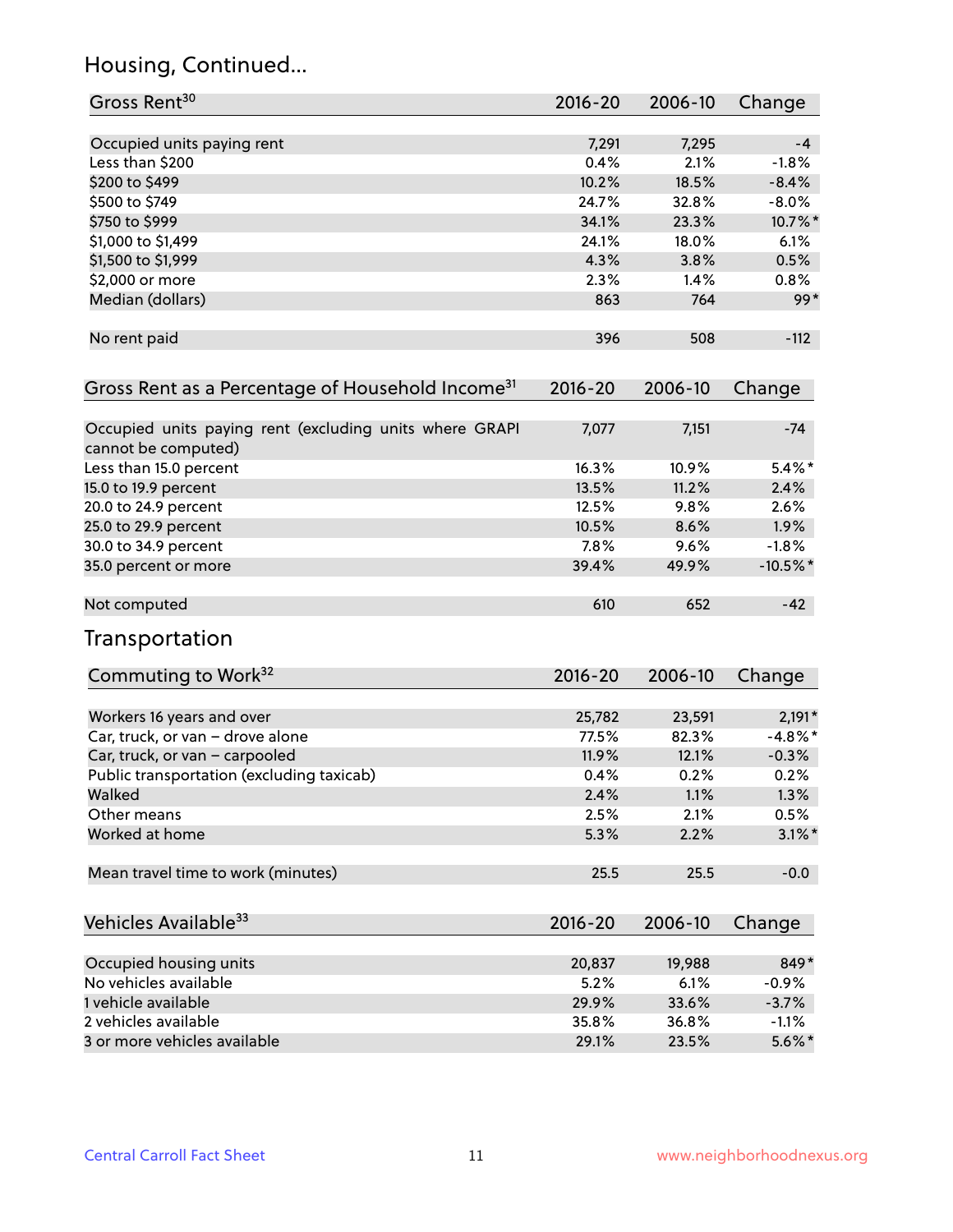#### Health

| Health Insurance coverage <sup>34</sup> | 2016-20 |
|-----------------------------------------|---------|
|-----------------------------------------|---------|

| Civilian Noninstitutionalized Population                | 57,447 |
|---------------------------------------------------------|--------|
| With health insurance coverage                          | 89.1%  |
| With private health insurance coverage                  | 69.6%  |
| With public health coverage                             | 29.9%  |
| No health insurance coverage                            | 10.9%  |
| Civilian Noninstitutionalized Population Under 19 years | 14,904 |
| No health insurance coverage                            | 6.0%   |
| Civilian Noninstitutionalized Population 19 to 64 years | 35,118 |
| In labor force:                                         | 26,237 |
| Employed:                                               | 24,606 |
| With health insurance coverage                          | 87.0%  |
| With private health insurance coverage                  | 84.5%  |
| With public coverage                                    | 5.0%   |
| No health insurance coverage                            | 13.0%  |
| Unemployed:                                             | 1,631  |
| With health insurance coverage                          | 64.3%  |
| With private health insurance coverage                  | 55.2%  |
| With public coverage                                    | 9.9%   |
| No health insurance coverage                            | 35.7%  |
| Not in labor force:                                     | 8,881  |
| With health insurance coverage                          | 82.4%  |
| With private health insurance coverage                  | 57.7%  |
| With public coverage                                    | 29.6%  |
| No health insurance coverage                            | 17.6%  |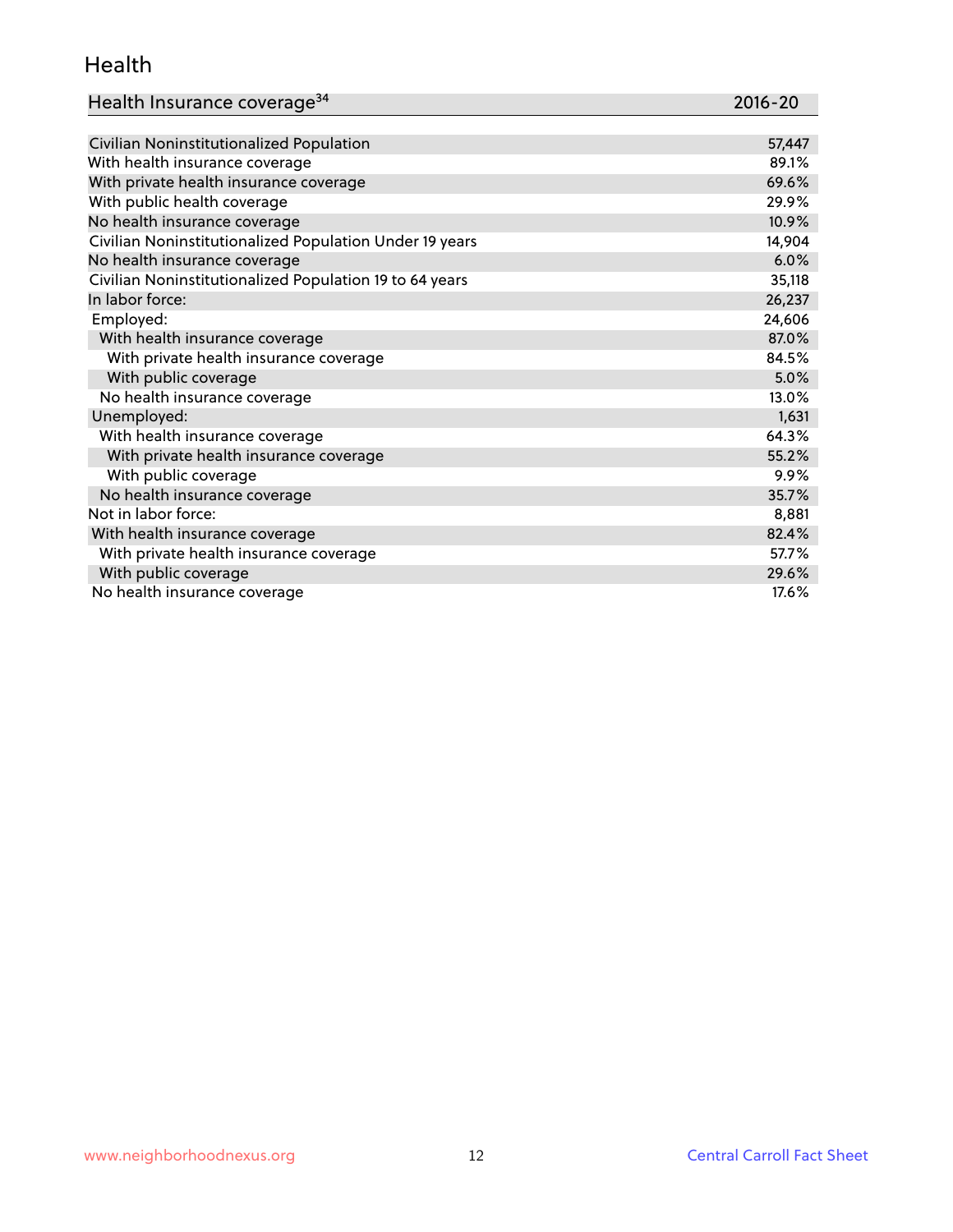# Employment Forecasts

| Forecast Employment by Sector <sup>35</sup>      | 2030           | 2020     | Change   |
|--------------------------------------------------|----------------|----------|----------|
|                                                  |                |          |          |
| <b>All Sectors</b>                               | 37,978         | 36,521   | 4.0%     |
| Goods Producing                                  | 7,643          | 7,275    | 5.1%     |
| Agriculture, forestry, fishing and hunting       | $\overline{2}$ | 3        | $-33.3%$ |
| Mining                                           | $\Omega$       | $\Omega$ | 0.0%     |
| Construction                                     | 2,120          | 1,792    | 18.3%    |
| Manufacturing                                    | 5,521          | 5,480    | 0.7%     |
| Service Providing                                | 6,132          | 6,060    | 1.2%     |
| Wholesale trade                                  | 1,434          | 850      | 68.7%    |
| Retail trade                                     | 4,005          | 4,603    | $-13.0%$ |
| Transportation and warehousing                   | 455            | 387      | 17.6%    |
| Utilities                                        | 238            | 220      | 8.2%     |
| Information                                      | 635            | 576      | 10.2%    |
| <b>Financial activities</b>                      | 1,639          | 1,688    | $-2.9%$  |
| Finance and insurance                            | 1,169          | 1,106    | 5.7%     |
| Real estate and rental and leasing               | 470            | 582      | $-19.2%$ |
| Professional and business services               | 2,277          | 2,090    | 8.9%     |
| Professional, scientific, and technical services | 1,432          | 1.243    | 15.2%    |
| Management of companies and enterprises          | 845            | 847      | $-0.2%$  |
| <b>Education and health services</b>             | 13,498         | 12,175   | 10.9%    |
| <b>Education services</b>                        | 5,942          | 5,603    | 6.1%     |
| Health care and social assistance                | 7,556          | 6,572    | 15.0%    |
| Leisure and hospitality                          | 2,763          | 3,392    | $-18.5%$ |
| Arts, entertainment, and recreation              | 202            | 228      | $-11.4%$ |
| Accommodation and food services                  | 2,561          | 3,164    | $-19.1%$ |
| Other services, except public administration     | 684            | 797      | $-14.2%$ |
| <b>Public administration</b>                     | 1,294          | 1,237    | 4.6%     |

# Population Forecasts

| Population Forecasts <sup>36</sup> | 2030   | 2020   | Change   |
|------------------------------------|--------|--------|----------|
|                                    |        |        |          |
| <b>Total Population</b>            | 67.537 | 59.278 | $13.9\%$ |
| <b>Total Households</b>            | 24.581 | 21.442 | 14.6%    |